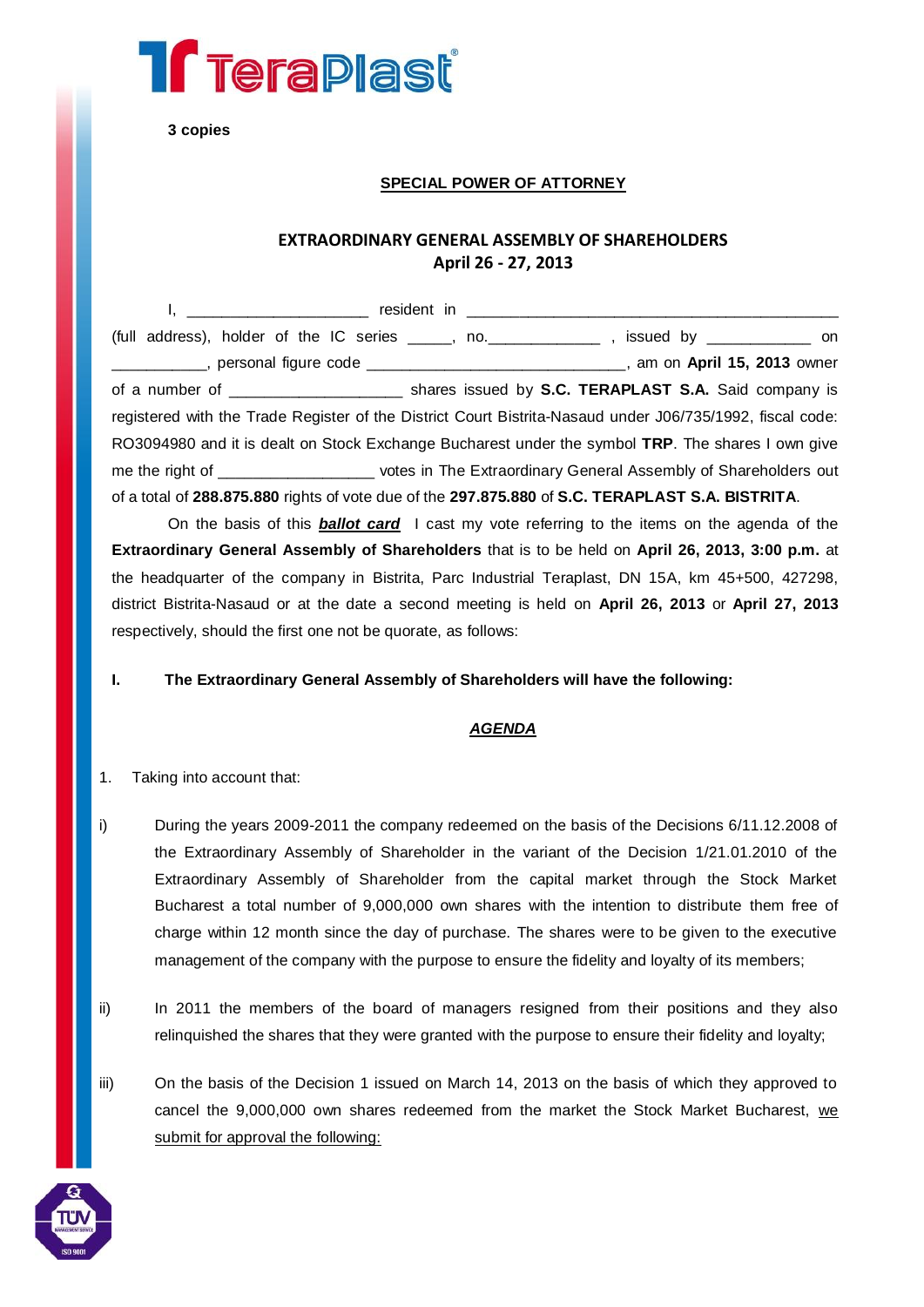Decrease of the main from 29,787,588 lei to 28,887,588 lei followed by the cancellation in fact of the 9,000,000 own shares redeemed from the market the Stock Market Bucharest and re-entered into the portfolio of S.C. Teraplast S.A.

| <b>Affirmative</b> | <b>Negative</b> | <b>Abstain</b> |
|--------------------|-----------------|----------------|
|                    |                 |                |

2. To approve to finance the working capital for the accounting year 2013 by taking up new loans and the development of treasury and factoring instruments in compliance with art. 241 of Act 297 (capital market) and art.13 paragraph (2) b)/ b.13 of the actualized Memorandum of the Company.

| <b>Affirmative</b> | <b>Negative</b> | <b>Abstain</b> |
|--------------------|-----------------|----------------|
|                    |                 |                |

- 3. To authorize Mr. Alexandru Stanean, the Deputy General Manager and Mrs. Enikö-Edit Orban, the Financial Manager to carry out the following:
	- a) To negotiate, to agree, to conclude and to sign on behalf of S.C. TERAPLAST S.A. the loan /guarantee contracts/the addenda to the loan contract as well as any other accessory documents or instruments in connection with or referring to the credit contracts, warranty contracts or any other documents and they shall also complete any other forms, applications that could be necessary and useful for these bank transactions.
	- b) Should it be necessary to negotiate, to agree with and to sign on behalf of the company any addenda to the loan contracts, guarantee contracts and any other documents the company is part of, including the signing of other addenda to the mortgage contracts with the Bank, on the basis of which actualize the values of the contracts or documents that replace the commercial contracts the mortgaged claims arise from.
	- c) To carry out on behalf of the company any necessary forms so that the loan /guarantee contracts/the addenda to the loan contract as well as any other accessory documents or instruments are fully valid and binding on the Company.

| <b>Affirmative</b> | <b>Negative</b> | Abstain |
|--------------------|-----------------|---------|
|                    |                 |         |

- 4. Ratification of the Decision 155 issued by the Board of Managers on March 04, 2013, on the basis of which they approved the following:
- i) To maintain the same warrant structure as mentioned in the Decision 129 of the Board of Management dated December 16, 2011, the Decision 139 of the Board of Management dated June 13, 2012 and the Decision 147 of the Board of Management dated December 03, 2012 in compliance with the loan agreement 35/19.12.2012 with the BRD and the appertaining addenda with the notice that the values estimated for 2013 and cessed in favour of the BRD-GSG, to sign

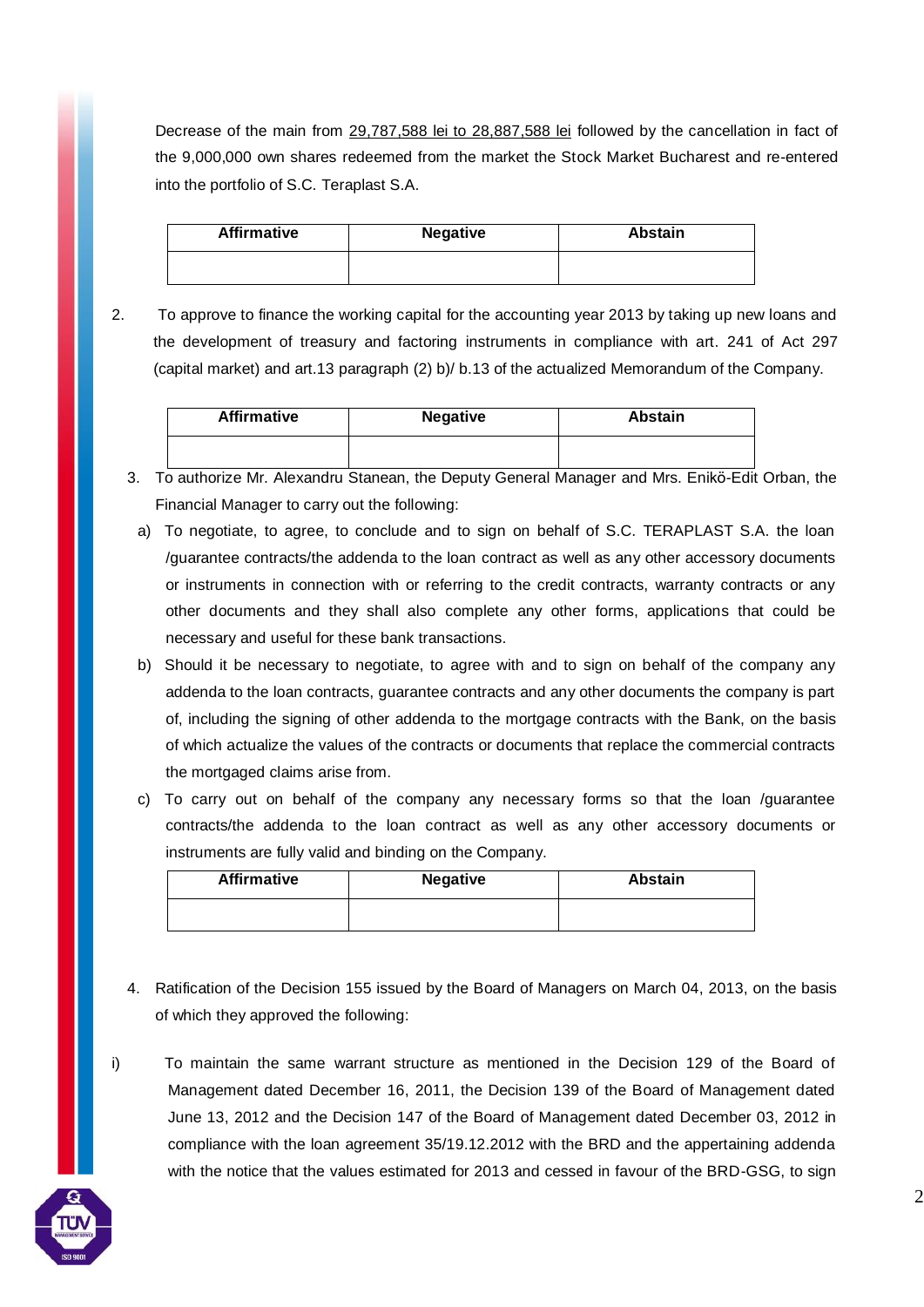new contracts for 2013 or prolongation addenda with Teraplast customers, whose contracts were cessed in favour of the bank consequently to the cancellation of commercial relations with a part of the commercial partners cessed in favour of the BRD-GSG.

- ii) To authorize Mr. Alexandru Stanean, Deputy General Manager and Mrs. Enikö-Edit Orban, Financial Manager of the Company for the following:
	- d) To negotiate, to agree, to conclude and to sign on behalf of S.C. TERAPLAST S.A. the loan /guarantee contracts/the addenda to the loan contracts as well as any other accessory documents or instruments in connection with or referring to the credit contracts, warranty contracts or any other documents and they shall also complete any other forms, applications that could be necessary and useful for the transactions concluded with the BRD-GSG.
	- e) If the case should be to negotiate, to convene, to conclude and to sign on behalf of the Company any addenda to the loan contracts, the guarantee contracts and any other documents the company is part of, including the execution of addenda to the movables mortgage concluded with the Bank on the basis of which the values of the contracts are actualized or commercial contracts from which the mortgaged claims arise of, are replaced.
	- f) To carry out on behalf of the company any necessary forms so that the loan /guarantee contracts/the addenda to the loan contract as well as any other accessory documents or instruments are fully valid and binding on the Company.

| <b>Affirmative</b> | <b>Negative</b> | <b>Abstain</b> |
|--------------------|-----------------|----------------|
|                    |                 |                |

5. To settle the registration date that serves to the identification of the shareholders on which the effects of the decisions taken by the Extraordinary General Assembly of the Shareholders will be transferred. The Board of Managers proposes May 13, 2013.

| <b>Affirmative</b> | <b>Negative</b> | <b>Abstain</b> |
|--------------------|-----------------|----------------|
|                    |                 |                |

6. To authorize the President of the Board of Managers to sign on behalf of all shareholders present at the meeting the Decision of the Extraordinary General Assembly of the Shareholders as well as the actualized Memorandum.

| <b>Affirmative</b> | <b>Negative</b> | Abstain |
|--------------------|-----------------|---------|
|                    |                 |         |

7. To authorize the juridical counsellor of the Company, who is the holder of the IC series X.B. no. 205759, issued by the Police of Bistrita on January 19, 2007 to carry out all formalities concerning the registration of the Decision of the Extraordinary General Assembly of the Shareholders of the District Court of Bistrita-Nasaud and its publishing in the Official Gazette of Romania, Part IV.